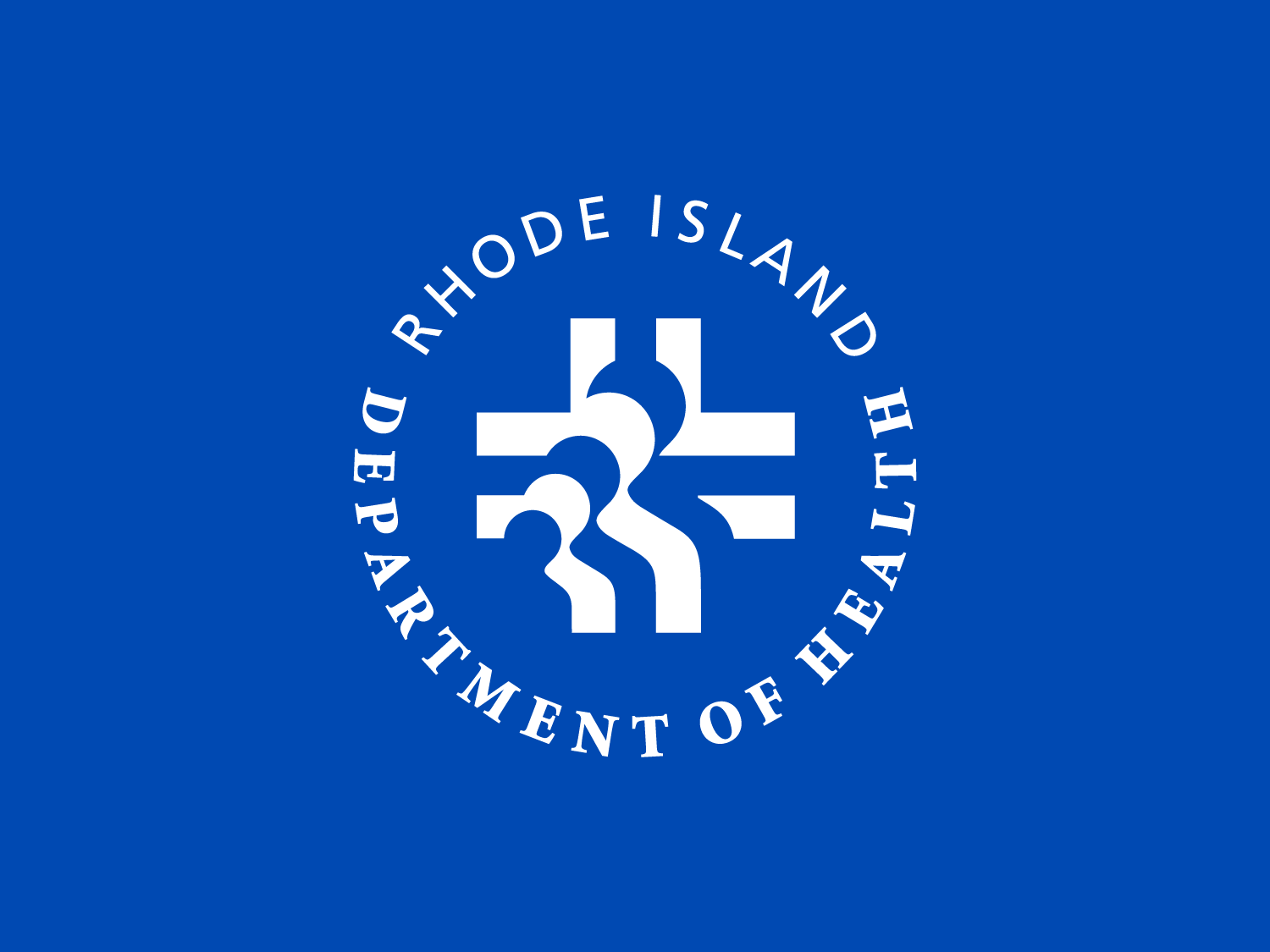

# **Chlamydia Surveillance 2015-2019**

Rhode Island Department of Health

Division of Preparedness, Response, Infectious Disease and Emergency Medical Services Center for HIV, Hepatitis, STD, and TB Epidemiology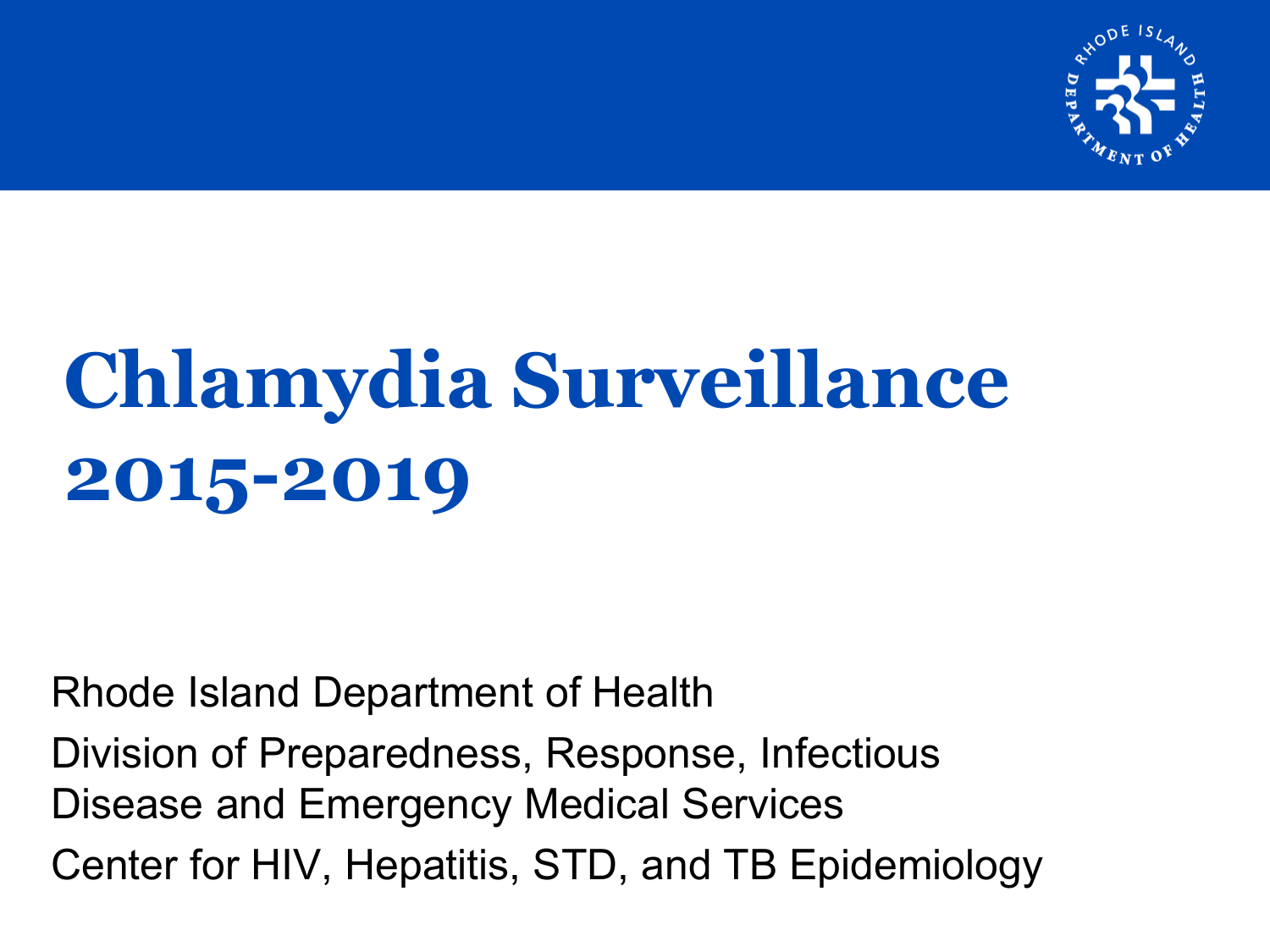## **About Chlamydia**



- Chlamydia is caused by a bacteria that is transmitted through sexual contact.
- Most people with chlamydia are asymptomatic.
	- Symptoms in females may include burning when urinating and abnormal vaginal discharge.
	- Symptoms in males may include discharge from the penis, burning while urinating, and pain or swelling of the testicles.
- Sexually active young people and gay, bisexual, and other men who have sex with men are at a higher risk of getting chlamydia.
- Chlamydia is the most common notifiable disease in the United States.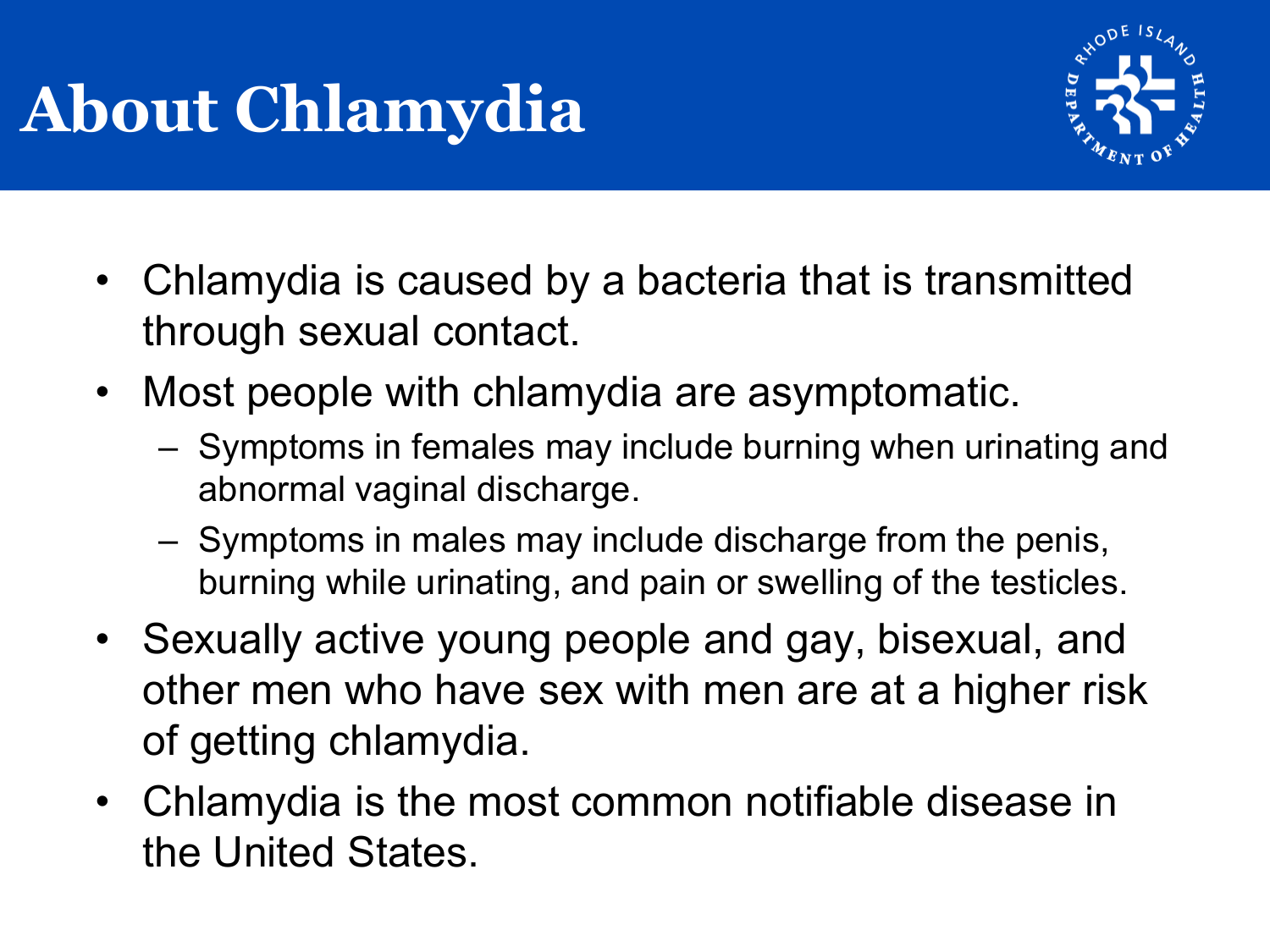## **Data Overview, Chlamydia**



- There were 5,717 reported cases of chlamydia in RI in 2019.
- The incidence rate in Rhode Island was 542.2 cases per 100,000 in 2019.
- The highest rates of chlamydia are seen in Providence County.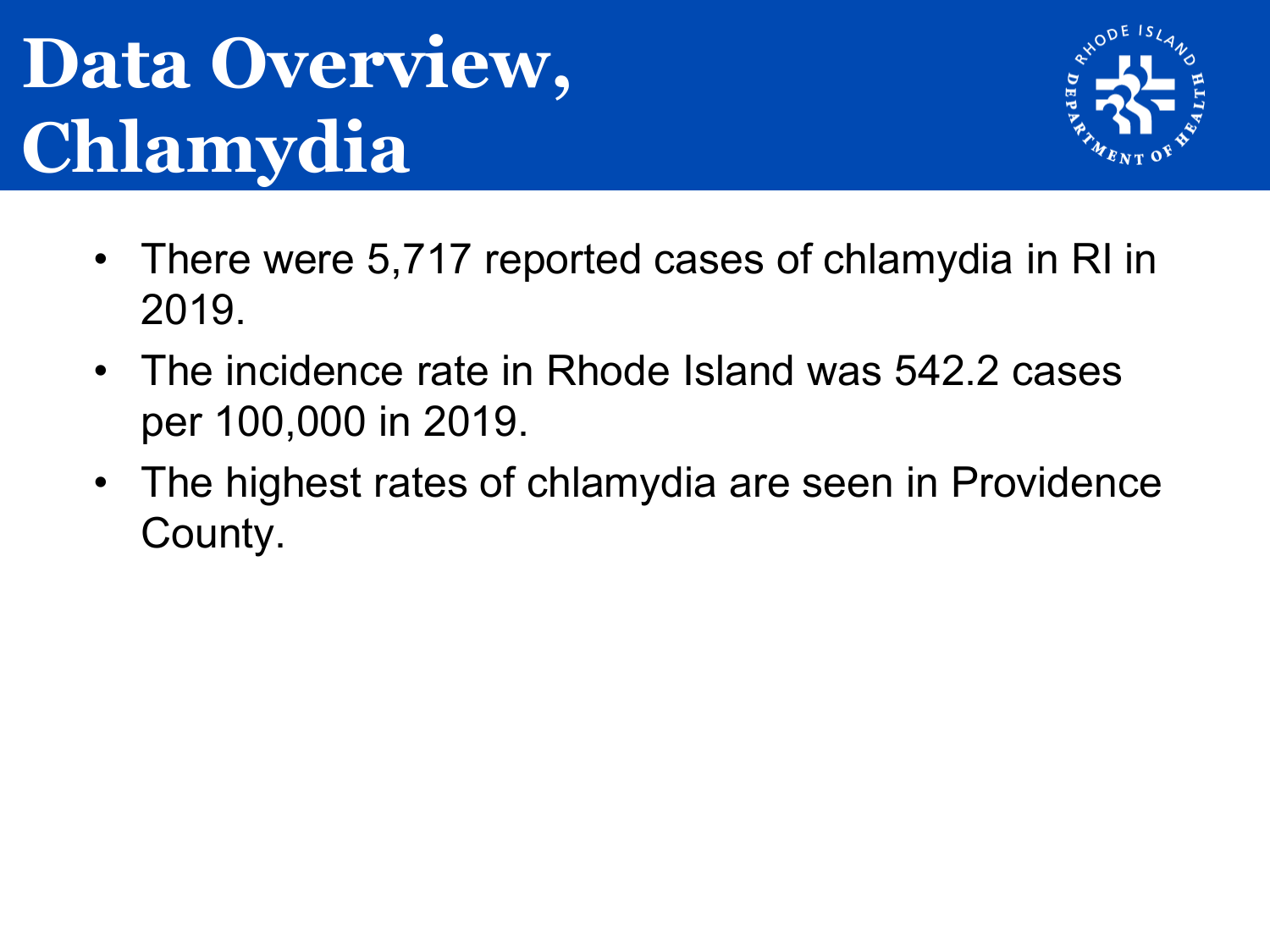## **Reported Cases of Chlamydia, Rhode Island, 2015-2019**





**Figure 1:** In 2019, there were 5,717 cases of chlamydia reported in Rhode Island, at a rate of 542.2 cases per 100,000 population. Chlamydia cases increased by 4.2% since 2018.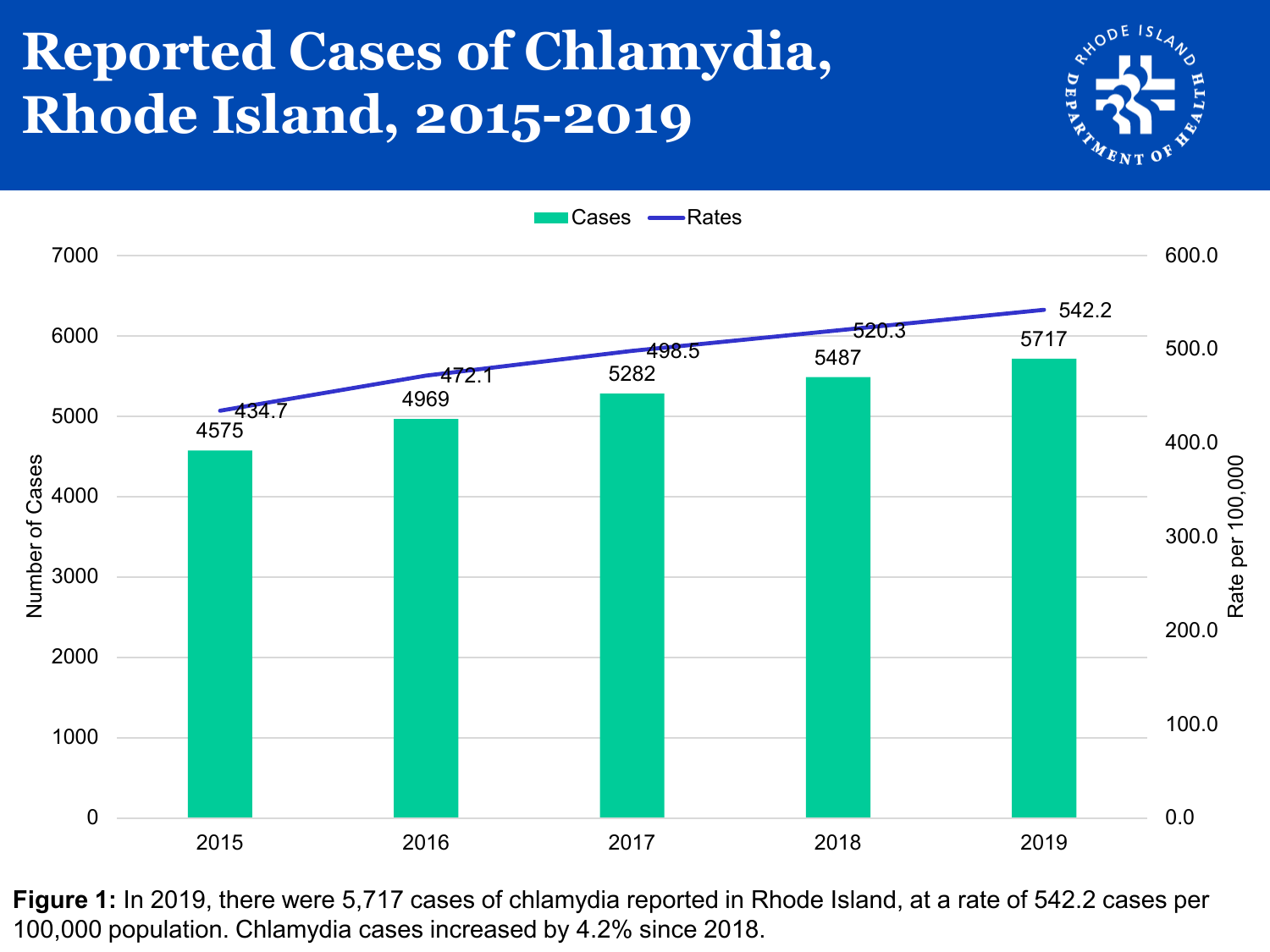### **Rate of Chlamydia, Age Group, Rhode Island, 2019**





**Figure 2:** In 2019, chlamydia rates were highest in the 20-29 year old age group, followed by those 30-39 years old and those 19 and younger.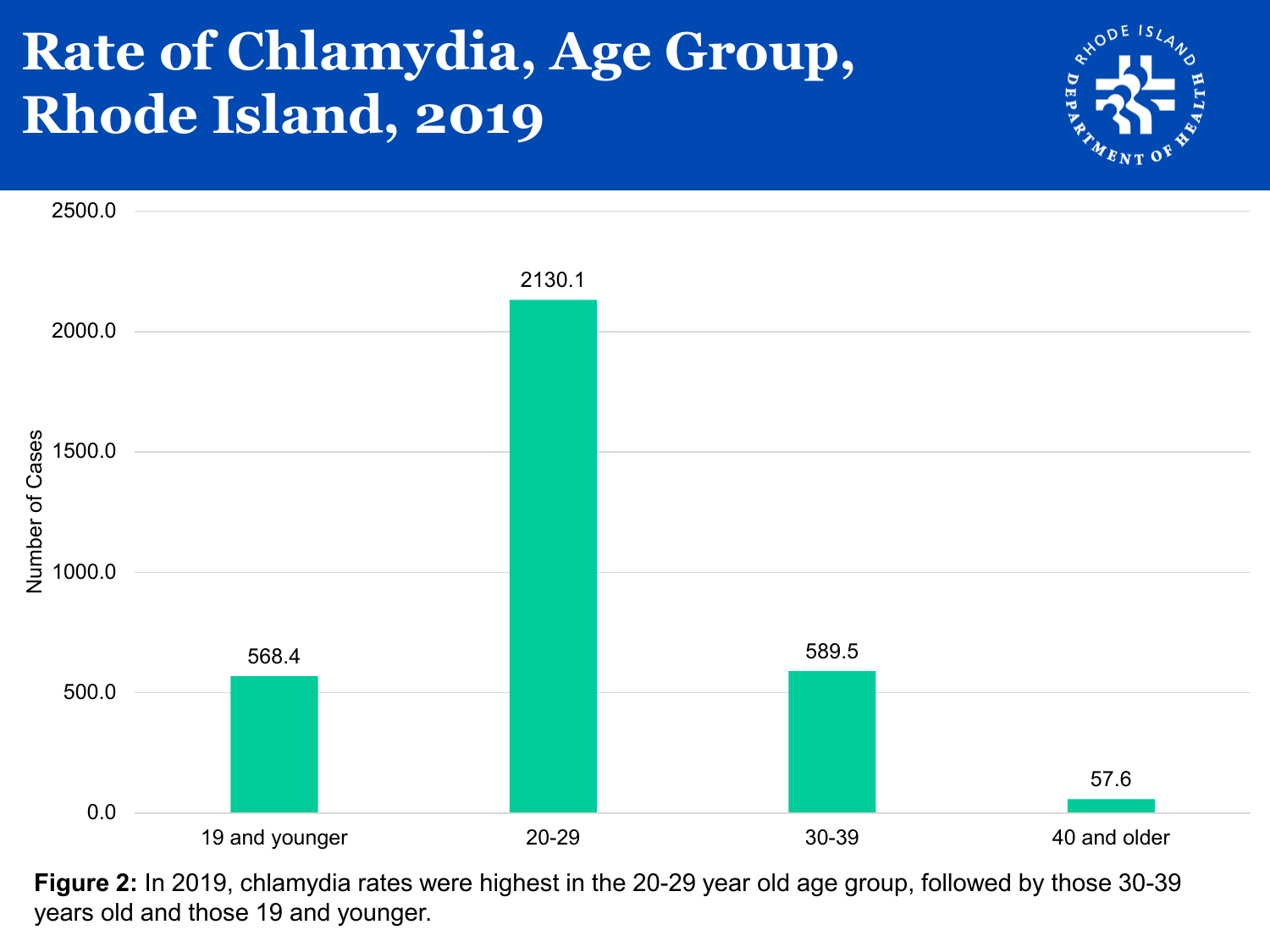## **Rate of Chlamydia, Sex and Year, Rhode Island, 2015-2019**





**Figure 3:** Chlamydia rates are consistently higher in females than in males, at a rate of 680.1 cases per 100,000 among females and 395.7 cases per 100,000 among males in 2019.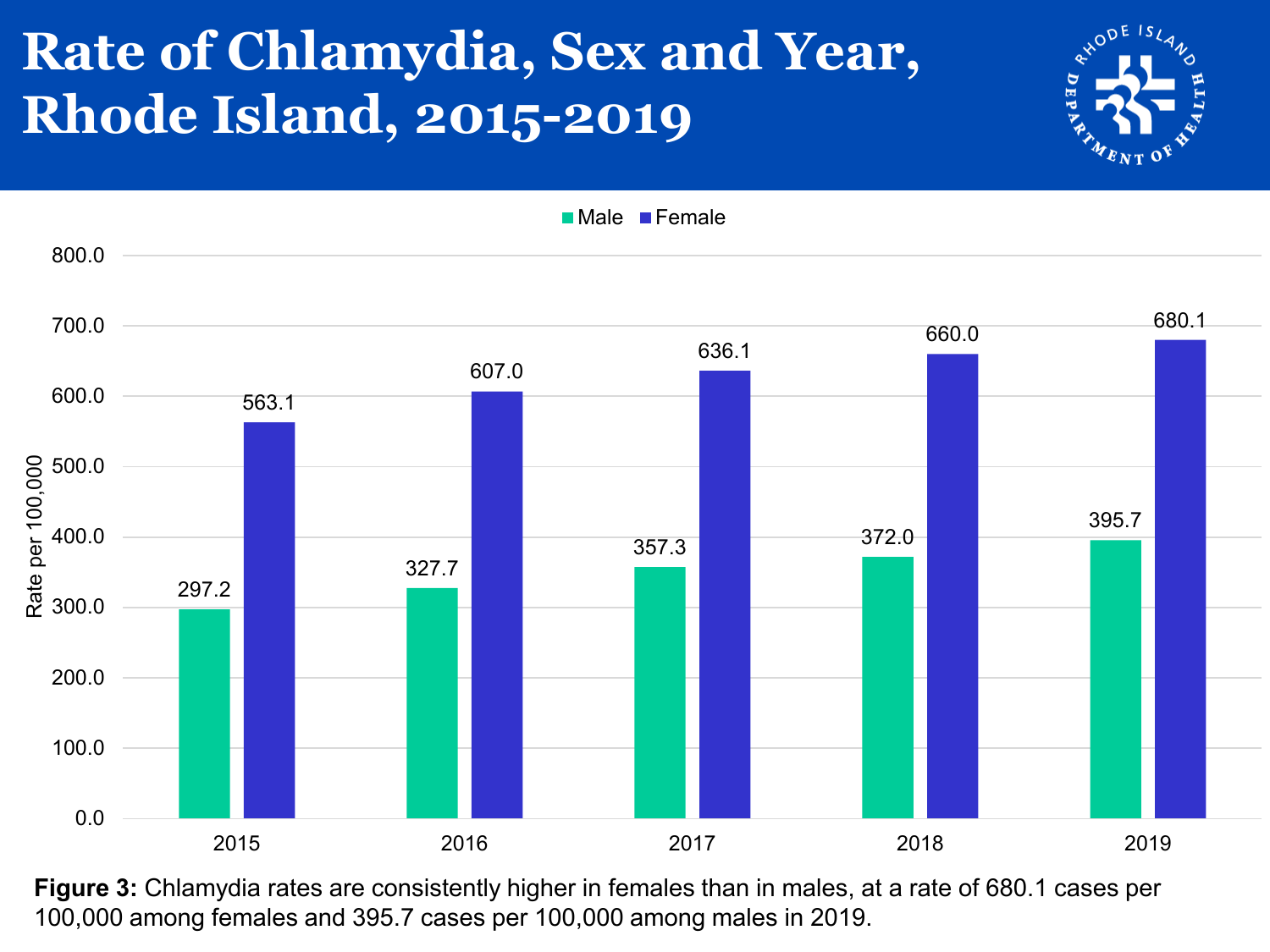## **Rate of Chlamydia, County and Year, Rhode Island, 2015-2019**



**2015 2016 2017 2018 2019** 



**Figure 4:** Between 2015 and 2019, rates of chlamydia have been consistently highest in Providence County compared to all other counties.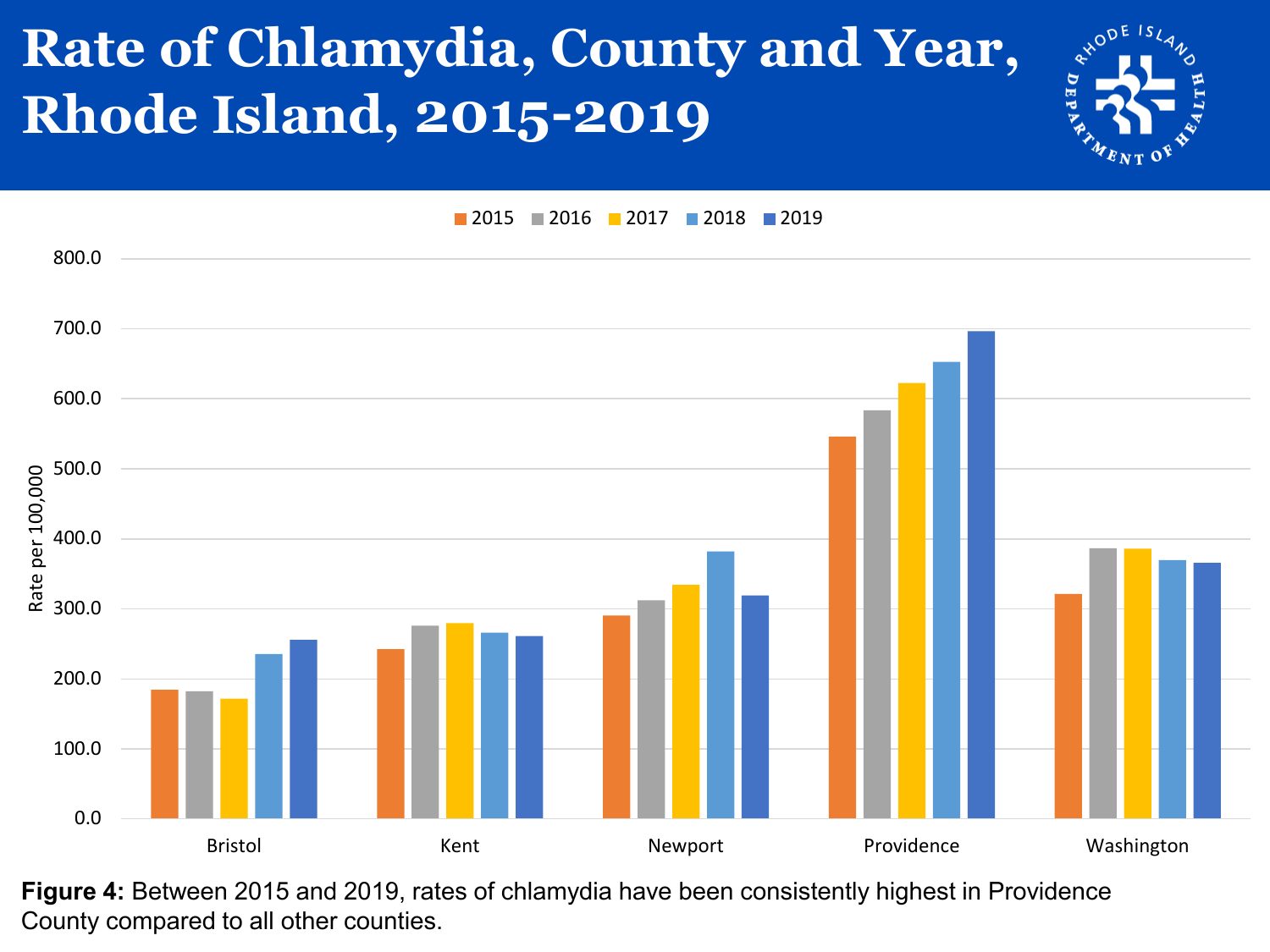#### **Rate of Chlamydia, Racial/Ethnic Group, Rhode Island, 2019**



**Figure 5:** In 2019, rates of chlamydia were highest among non-Hispanic Blacks/African Americans, followed by Hispanics and Native Hawaiians/Other Pacific Islanders.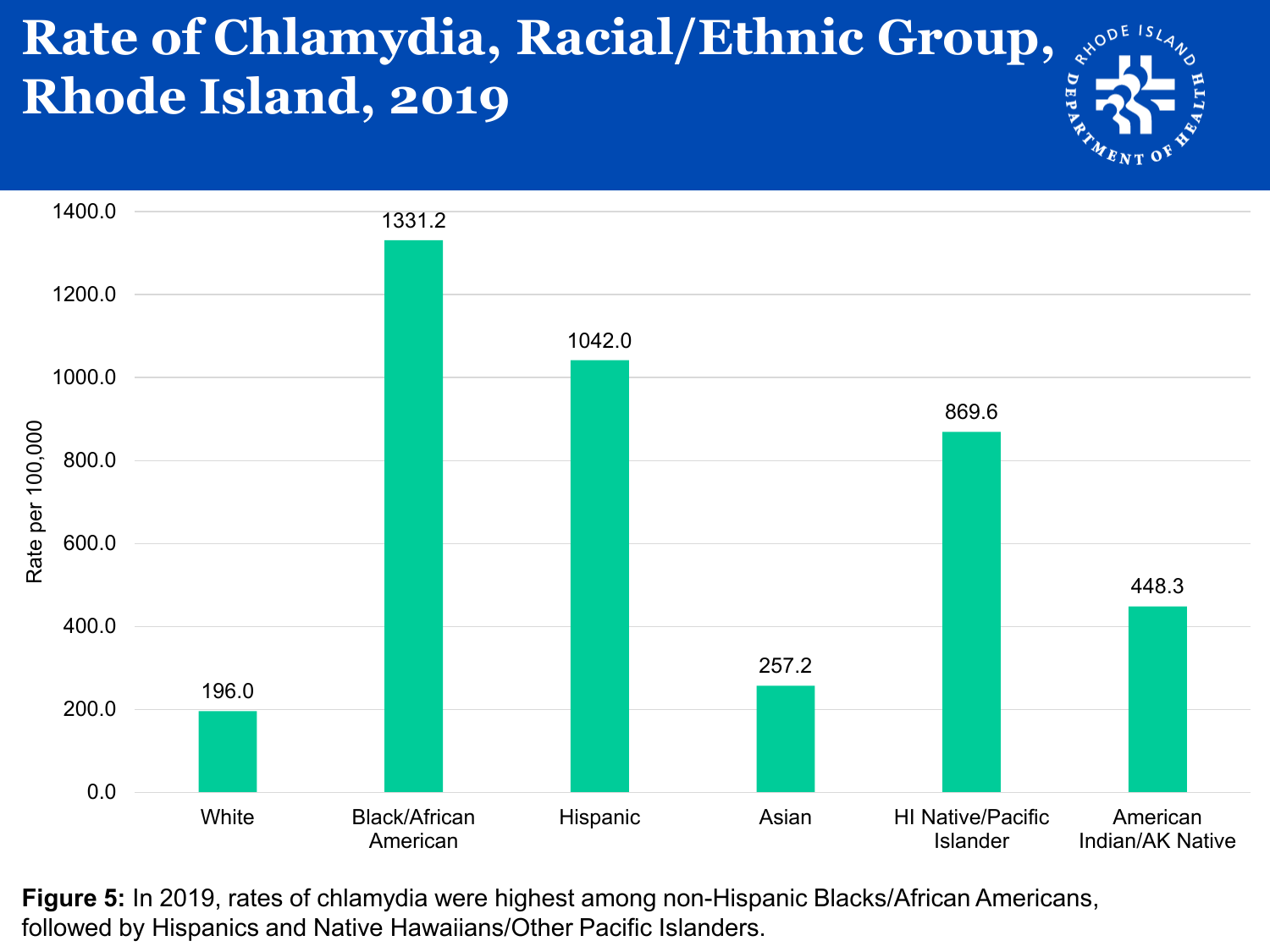#### **Chlamydia Frequency and Rates by Year, Rhode Island, 2015-2019**



| Table 1. Frequency by Year                                     |  |  |  |  |  |  |  |
|----------------------------------------------------------------|--|--|--|--|--|--|--|
| 2015<br>2019<br>2016<br>2018<br>2017                           |  |  |  |  |  |  |  |
| 5282<br>4969<br>4575<br>5717<br>5487<br><b>Number of Cases</b> |  |  |  |  |  |  |  |

| <b>Table 2. Rate by Year</b>         |       |       |       |       |       |  |  |
|--------------------------------------|-------|-------|-------|-------|-------|--|--|
| 2015<br>2016<br>2019<br>2018<br>2017 |       |       |       |       |       |  |  |
| <b>Rate per 100,000</b>              | 434.7 | 472.1 | 498.5 | 520.3 | 542.2 |  |  |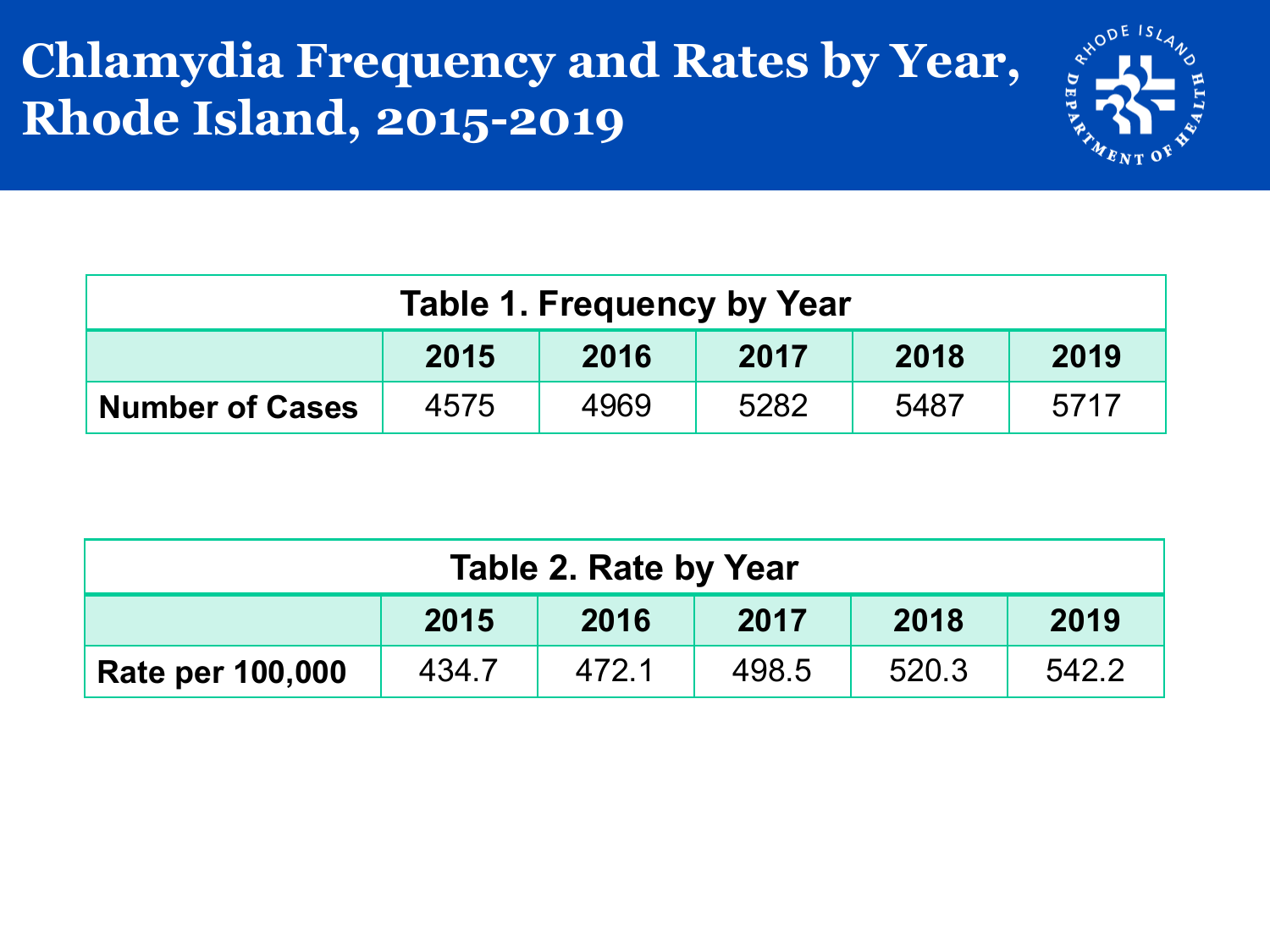#### **Chlamydia Frequency, Age Group and Year, Rhode Island, 2015-2019**



| Table 3. Frequency by Age Group and Year |      |                |                |                |                |  |  |  |
|------------------------------------------|------|----------------|----------------|----------------|----------------|--|--|--|
|                                          | 2015 | 2016           | 2017           | 2018           | 2019           |  |  |  |
| $0 - 19$                                 | 1046 | 1300           | 1541           | 1418           | 1411           |  |  |  |
| $20 - 29$                                | 2797 | 2896           | 2981           | 3132           | 3257           |  |  |  |
| 30-39                                    | 559  | 558            | 535            | 691            | 746            |  |  |  |
| 40 and<br>older                          | 172  | 215            | 225            | 246            | 303            |  |  |  |
| <b>Unknown</b>                           | 1    | $\overline{0}$ | $\overline{0}$ | $\overline{0}$ | $\overline{0}$ |  |  |  |
| <b>Total</b>                             | 4575 | 4969           | 5282           | 5487           | 5717           |  |  |  |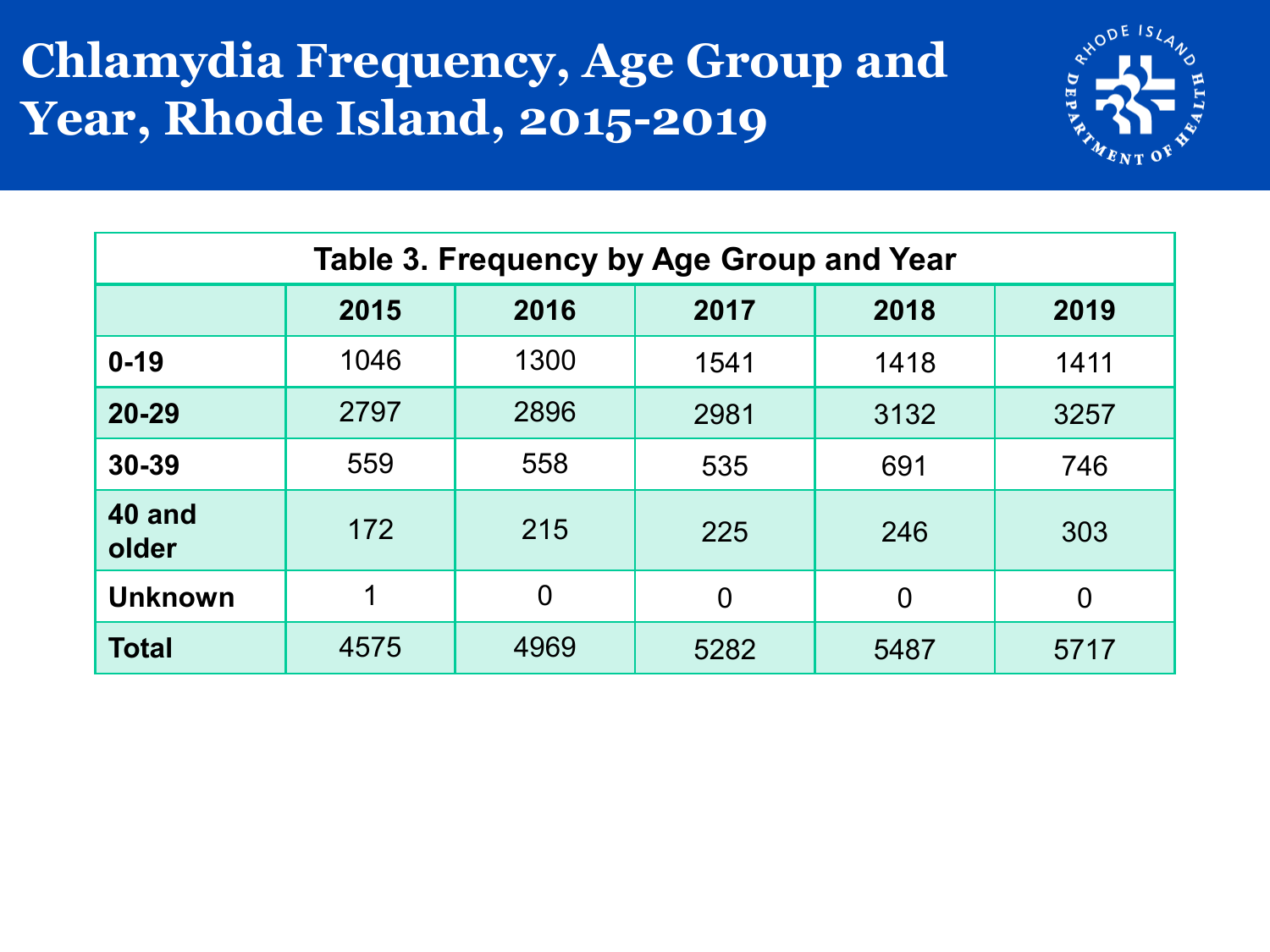#### **Chlamydia Rates, Age Group and Year, Rhode Island, 2015-2019**



| Table 4. Rate by Age Group and Year |                                      |        |        |        |        |  |  |  |
|-------------------------------------|--------------------------------------|--------|--------|--------|--------|--|--|--|
|                                     | 2015<br>2018<br>2019<br>2016<br>2017 |        |        |        |        |  |  |  |
| $0 - 19$                            | 399.6                                | 496.6  | 636.2  | 571.2  | 568.4  |  |  |  |
| $20 - 29$                           | 1890.3                               | 1957.2 | 1919.8 | 2048.4 | 2130.1 |  |  |  |
| 30-39                               | 447.6                                | 446.8  | 402.2  | 546.1  | 589.5  |  |  |  |
| 40 and<br>older                     | 33.2                                 | 41.5   | 42.5   | 46.7   | 57.6   |  |  |  |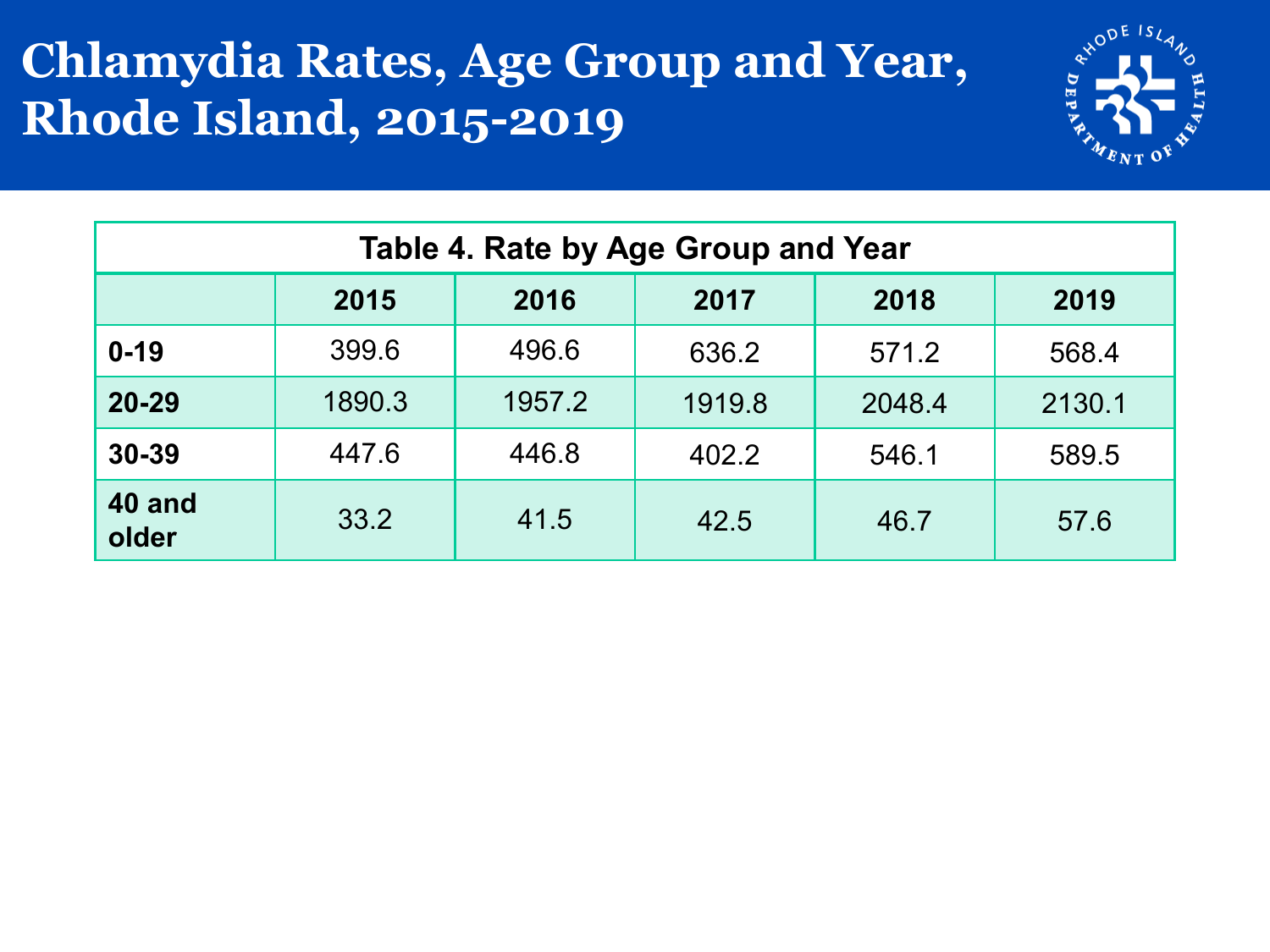#### **Chlamydia Frequency and Rates, Sex and Year, Rhode Island, 2015-2019**



| <b>Table 5. Frequency by Sex and Year</b> |      |      |      |      |      |  |  |
|-------------------------------------------|------|------|------|------|------|--|--|
| 2015<br>2018<br>2019<br>2017<br>2016      |      |      |      |      |      |  |  |
| <b>Female</b>                             | 3064 | 3303 | 3455 | 3585 | 3694 |  |  |
| <b>Male</b>                               | 1511 | 1666 | 1827 | 1902 | 2023 |  |  |
| <b>Total</b>                              | 4575 | 4969 | 5282 | 5487 | 5717 |  |  |

| Table 6. Rate by Sex and Year                            |       |       |       |       |       |  |  |
|----------------------------------------------------------|-------|-------|-------|-------|-------|--|--|
| 2018<br>2019<br>2017<br>2015<br>2016                     |       |       |       |       |       |  |  |
| <b>Female</b>                                            | 563.1 | 607.0 | 634.2 | 660.0 | 680.1 |  |  |
| 372.0<br>395.7<br>297.2<br>354.4<br><b>Male</b><br>327.7 |       |       |       |       |       |  |  |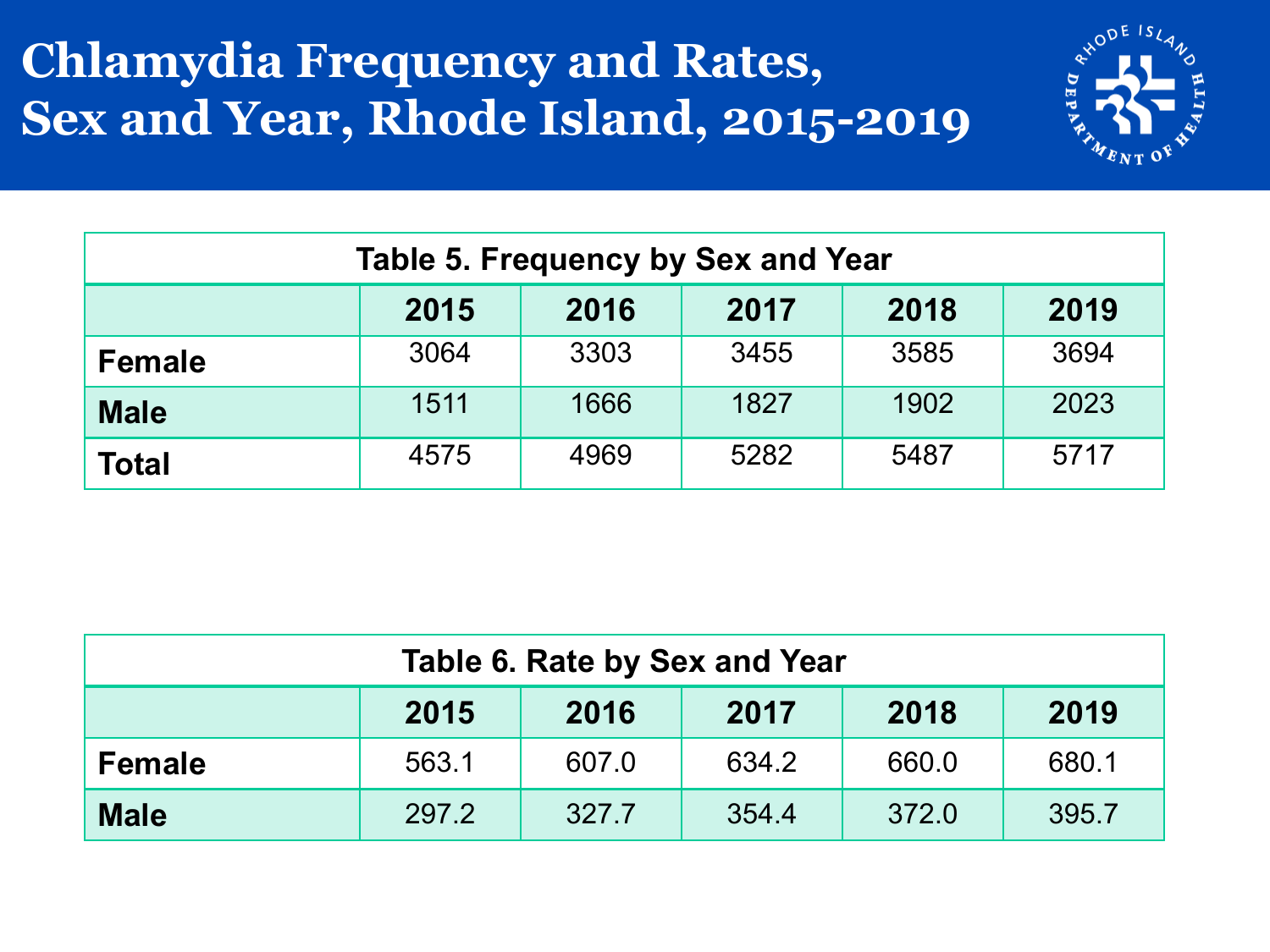#### **Chlamydia Frequency, County and Year, Rhode Island, 2015-2019**



| Table 7. Frequency by County and Year |      |      |      |      |      |  |  |
|---------------------------------------|------|------|------|------|------|--|--|
|                                       | 2015 | 2016 | 2017 | 2018 | 2019 |  |  |
| <b>Bristol</b>                        | 92   | 91   | 84   | 116  | 127  |  |  |
| <b>Kent</b>                           | 403  | 459  | 458  | 439  | 431  |  |  |
| <b>Newport</b>                        | 241  | 259  | 279  | 316  | 264  |  |  |
| <b>Providence</b>                     | 3423 | 3658 | 3968 | 4121 | 4400 |  |  |
| Washington                            | 408  | 491  | 487  | 467  | 462  |  |  |
| <b>Unknown</b>                        | 8    | 11   | 6    | 28   | 33   |  |  |
| All                                   | 4575 | 4969 | 5282 | 5487 | 5717 |  |  |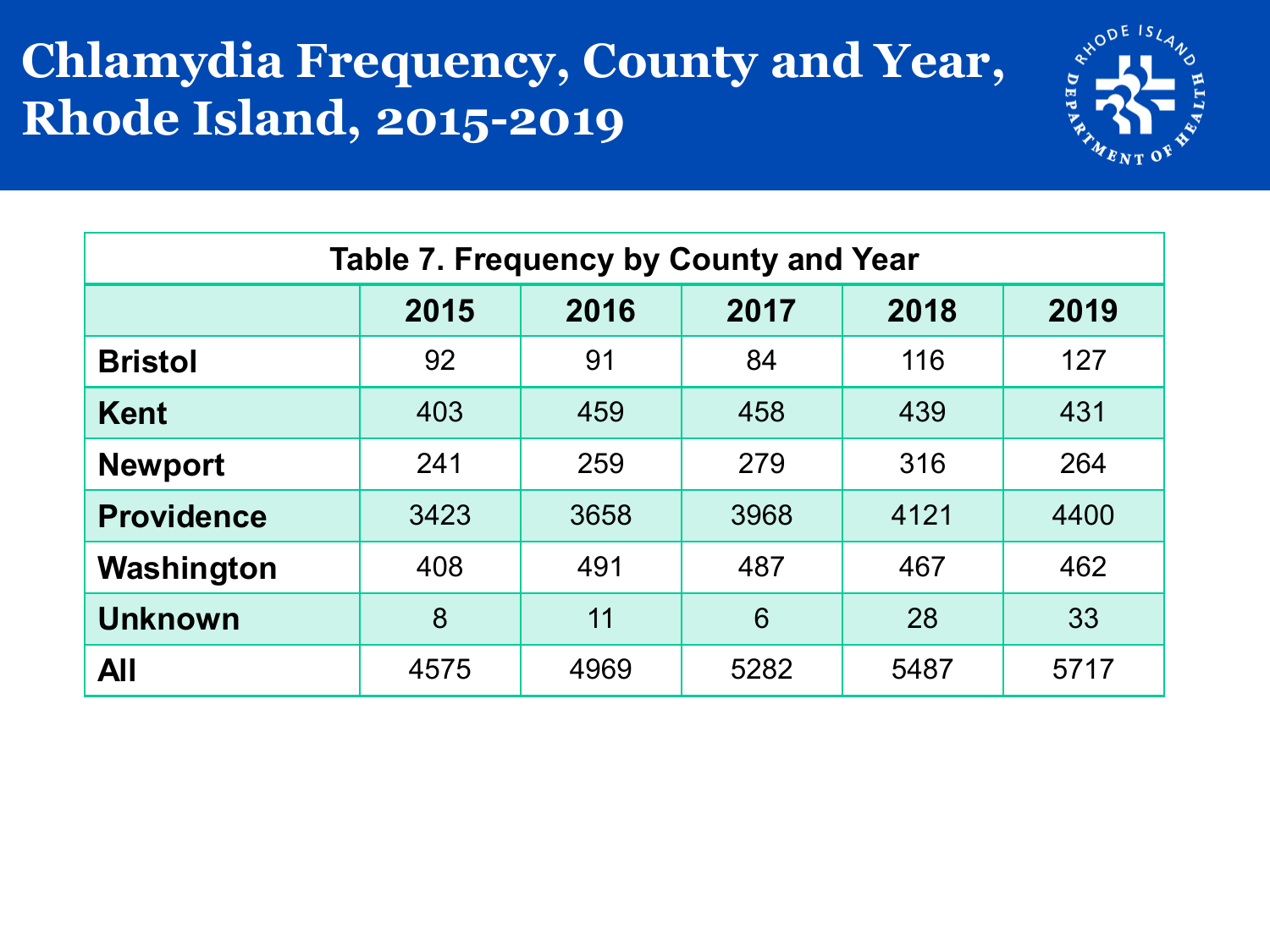#### **Chlamydia Rates by County and Year, Rhode Island, 2015-2019**



| <b>Table 8. Rate by County and Year</b> |                                      |       |       |       |       |  |  |  |
|-----------------------------------------|--------------------------------------|-------|-------|-------|-------|--|--|--|
|                                         | 2015<br>2018<br>2017<br>2016<br>2019 |       |       |       |       |  |  |  |
| <b>Bristol</b>                          | 184.5                                | 182.5 | 171.7 | 235.6 | 256.0 |  |  |  |
| <b>Kent</b>                             | 242.5                                | 276.2 | 279.7 | 266.2 | 261.4 |  |  |  |
| <b>Newport</b>                          | 290.6                                | 312.5 | 334.3 | 382.0 | 319.2 |  |  |  |
| <b>Providence</b>                       | 546.2                                | 583.7 | 622.6 | 652.7 | 696.8 |  |  |  |
| Washington                              | 321.3                                | 386.7 | 386.0 | 369.7 | 365.7 |  |  |  |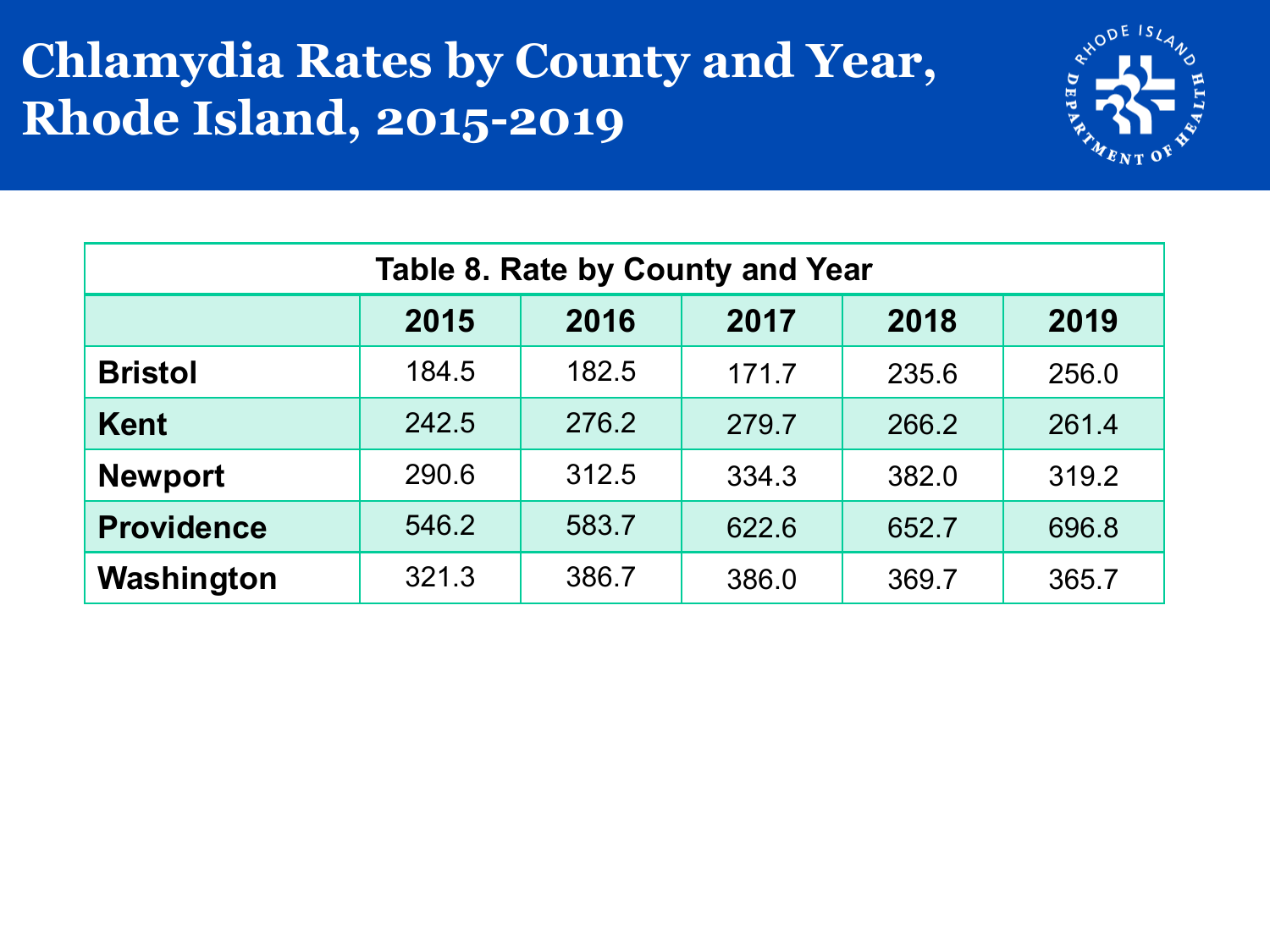## **Notes on Data**



- For years 2015-2016, rates calculated based on 2010 US Census Population.
- For years 2017-2019, rates calculated based on 2016 RI Population Estimate Data.
- Rates expressed per 100,000 population.